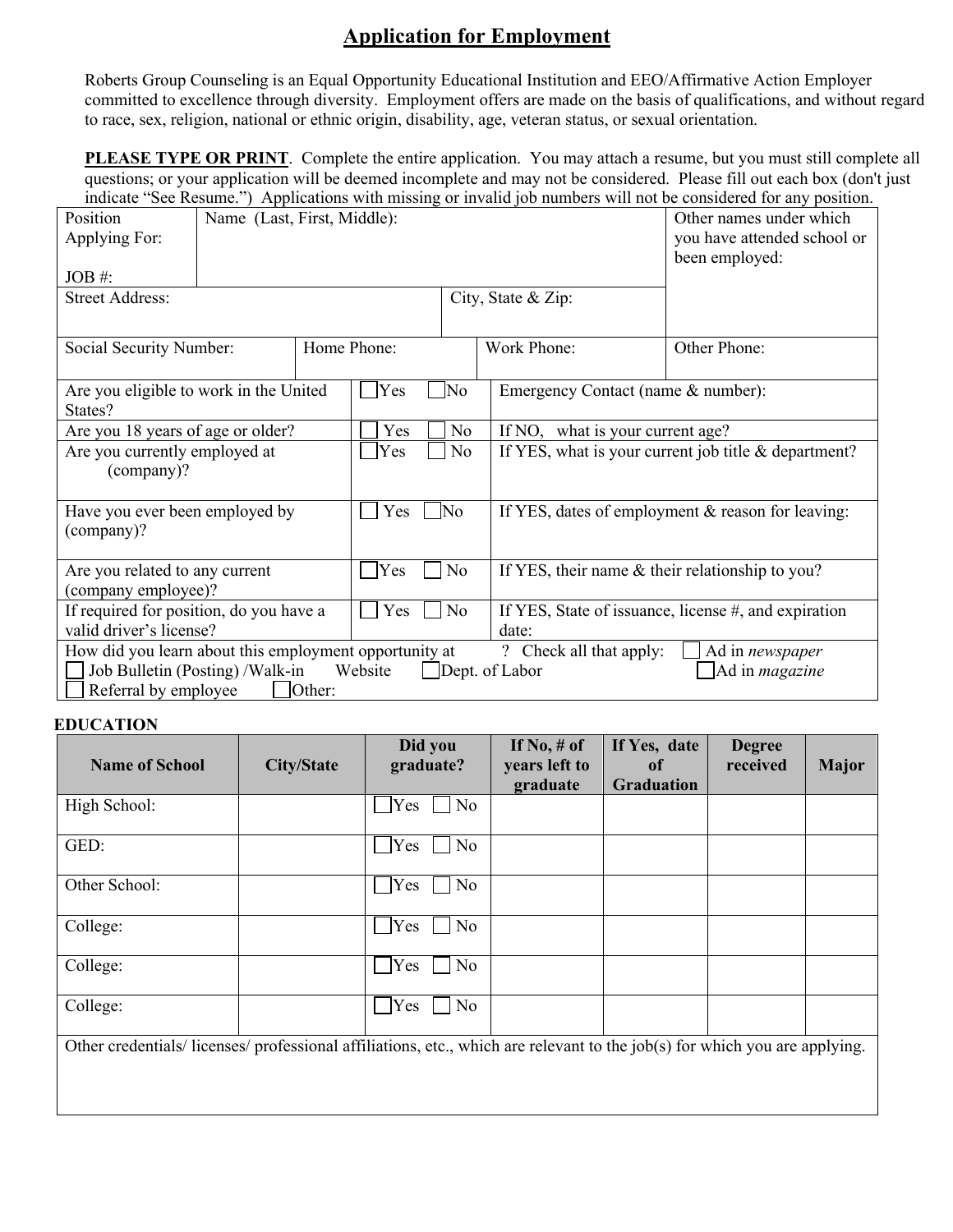**SKILLS:** Please list technical skills, clerical skills, trade skills, etc., relevant to this position. Include relevant computer systems and software packages of which you have a working knowledge, and note your level of proficiency (basic, intermediate, expert)

WORK EXPERIENCE-Please detail your entire work history. Begin with your current or most recent employer. If you held multiple positions with the same organization, detail each position separately. Attach additional sheets if necessary. Omission of prior employment may be considered falsification of information. Please explain any gaps in employment. Include full-time military or volunteer commitments. **PLEASE DO NOT** complete this information with the notation "See Resume." **PLEASE NOTE:** {Insert Company Name} reserves the right to contact all current and former employers for reference information.

| Dates Employed (most recent                             |                                                             | Title:                                                                             |
|---------------------------------------------------------|-------------------------------------------------------------|------------------------------------------------------------------------------------|
| position)                                               | $\Box$ Full time<br>Part-time                               |                                                                                    |
| From:<br>To                                             | If part-time, # hrs./wk: [                                  |                                                                                    |
| <b>Starting Salary:</b>                                 | Organization Name and Address:                              |                                                                                    |
| Final Salary:                                           |                                                             |                                                                                    |
| Supervisor's Name, Title and<br>Phone #:                | Other Reference Name, Title and<br>Phone#:                  | Contact my current references:<br>At any time<br>Only if I am a finalist candidate |
| Primary duties:                                         |                                                             | Reason for Leaving:                                                                |
| Dates Employed (most recent<br>position)<br>To<br>From: | $\Box$ Full time<br>Part-time<br>If part-time, $# hrs./wk:$ | Title:                                                                             |
| <b>Starting Salary:</b>                                 | Organization Name and Address:                              |                                                                                    |
| Final Salary:                                           |                                                             |                                                                                    |
| Supervisor's Name, Title and<br>Phone #:                | Other Reference Name, Title and<br>Phone #:                 | Contact my current references:<br>At any time<br>Only if I am a finalist candidate |
| Primary duties:                                         |                                                             | Reason for Leaving:                                                                |